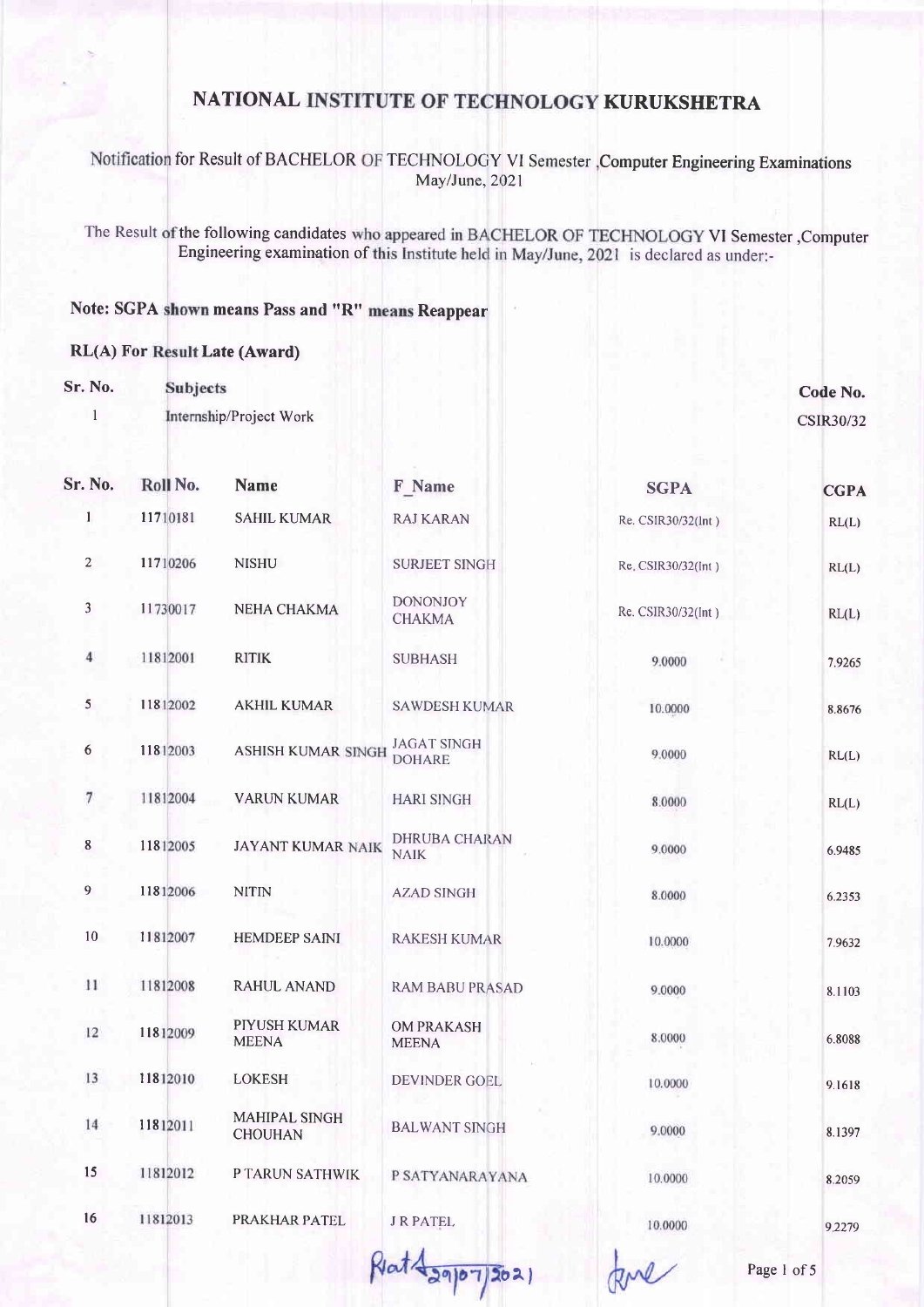## Notification for Result of BACHELOR OF TECHNOLOGY VI Semester, Computer Engineering examinations<br>May/June, 2021

| 17 | 11812014 | <b>ANUJ MEHTA</b>                             | <b>VINOD MEHTA</b>                                  | 10.0000    | 9.3824  |
|----|----------|-----------------------------------------------|-----------------------------------------------------|------------|---------|
| 18 | 11812015 | <b>PARTHA SARATHI</b><br>PAUL                 | <b>AMAR PAUL</b>                                    | 10.0000    | 9.5294  |
| 19 | 11812016 | <b>KARTIK GUPTA</b>                           | <b>RAM CHARAN</b><br><b>GUPTA</b>                   | 10.0000    | 9.4412  |
| 20 | 11812017 | <b>KAMLESH KUMAR</b><br><b>SHARMA</b>         | <b>LALIT KISHOR</b><br><b>SHARMA</b>                | 8.0000     | 7.5221  |
| 21 | 11812018 | <b>NARENDRA KUMAR</b><br>PAL                  | <b>TEJ SINGH</b>                                    | 9.0000     | RL(L)   |
| 22 | 11812020 | <b>HARDIK CHAWLA</b>                          | <b>SANJAY CHAWLA</b>                                | 9.0000     | 9.2574  |
| 23 | 11812022 | <b>LAXMAN</b>                                 | <b>PADAM PARKASH</b>                                | 9,0000     | 8.9412  |
| 24 | 11812023 | <b>VENUGOPAL REDDY</b><br><b>SOLIPURAM</b>    | <b>S NARENDER REDDY</b>                             | 9.0000     | 7.9044  |
| 25 | 11812024 | <b>MANAV DHAWAN</b>                           | <b>JITENDER KUMAR</b>                               | 10.0000    | 9.3309  |
| 26 | 11812025 | MEKALA SUSHANTH<br><b>KUMAR</b>               | <b>MEKALA</b><br>SUDHARSHANAM                       | 9.0000     | 6.2132  |
| 27 | 11812026 | <b>SHAGUN JINDAL</b>                          | <b>VIKAS JINDAL</b>                                 | 10.0000    | 9.3603  |
| 28 | 11812027 | <b>MANIKONDA</b><br><b>VENKATA SAI NETHRA</b> | <b>MANIKONDA</b><br><b>VENKATA</b><br>SATYANARAYANA | 9.0000     | 8.3309  |
| 29 | 11812028 | <b>SAI DIVESH</b><br><b>CHOWDARY G</b>        | <b>G KRISHNA MOHAN</b>                              | 10.0000    | 8.9853  |
| 30 | 11812029 | DHANANJAY DIXIT                               | <b>SUNIL KUMAR DIXIT</b>                            | 9.0000     | 7.7206  |
| 31 | 11812030 | <b>SHREYA ANAND</b>                           | <b>ANAND KUMAR</b><br><b>SINGH</b>                  | 9.0000     | 8.9559  |
| 32 | 11812031 | <b>DEVENDRA</b><br><b>CHOUDHARY</b>           | <b>SANJAY KUMAR</b>                                 | $9.0000 -$ | 8.1029. |
| 33 | 11812032 | <b>MAHENDRA SUTHAR</b>                        | <b>JAGDISH PRASAD</b><br><b>SUTHAR</b>              | 9.0000     | 8.2794  |
| 34 | 11812033 | <b>ANURAG THAKUR</b>                          | <b>NAVEEN KUMAR</b><br><b>THAKUR</b>                | 10.0000    | 9.1324  |
| 35 | 11812034 | <b>BHAVISHYA YADAV</b>                        | <b>SURENDER SINGH</b>                               | 9.0000     | 8.7426  |
| 36 | 11812035 | NAINA KASHYAP                                 | <b>SURYA PRAKASH</b><br><b>NARAIN</b>               | 10.0000    | 7.3015  |
| 37 | 11812036 | KAPIL KUMAR GUPTA SANTOSH GUPTA               |                                                     | 10.0000    | 9.2132  |
|    |          |                                               |                                                     |            |         |

Riat 4 gajorizozi

Page 2 of 5

RNK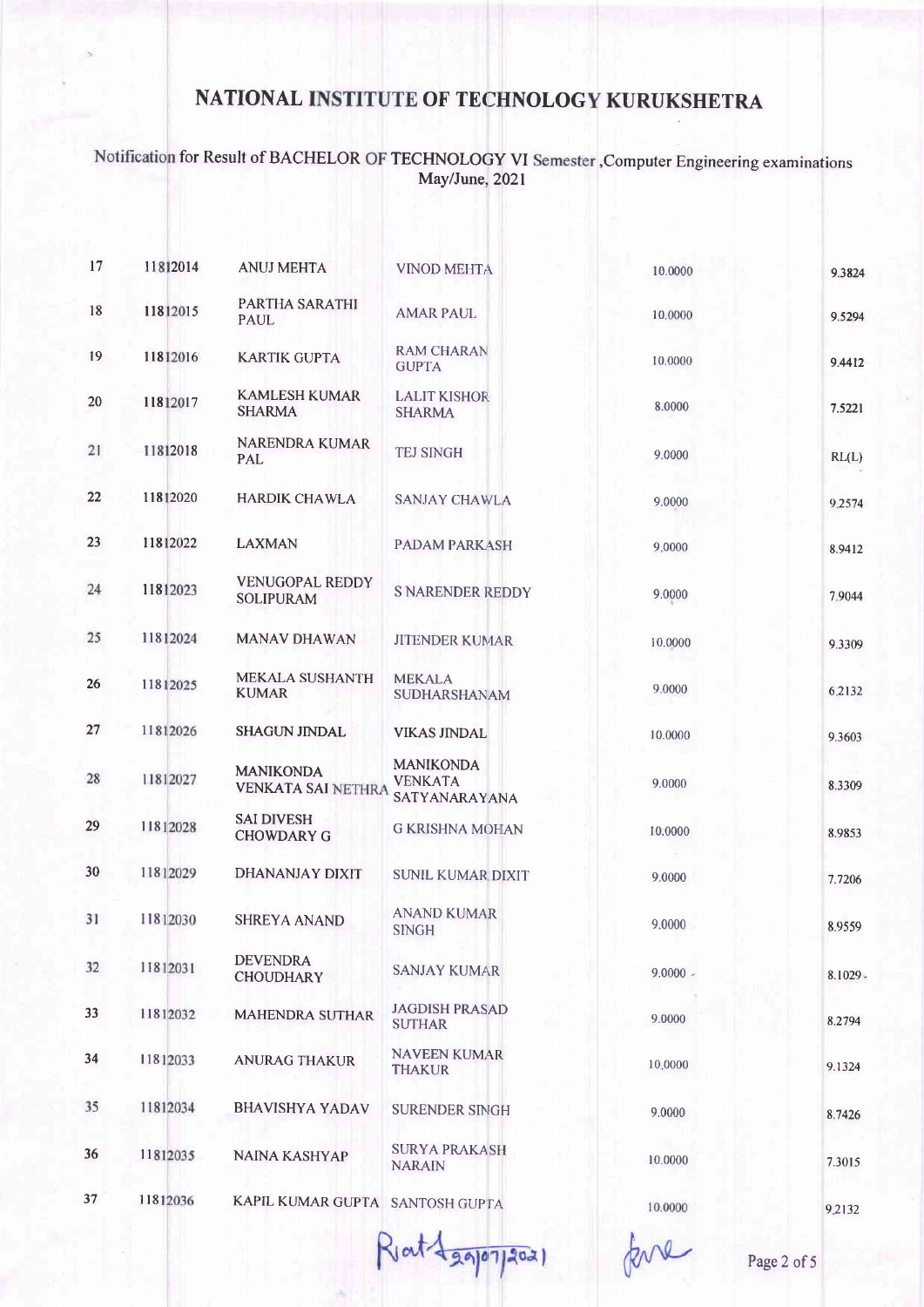# Notification for Result of BACHELOR OF TECHNOLOGY VI Semester , Computer Engineering examinations<br>May/June, 2021

| 38 | 11812037 | <b>GAURAV YADAV</b>                  | <b>BHAGWAN SINGH</b>                   | 9.0000             | 8.3529  |
|----|----------|--------------------------------------|----------------------------------------|--------------------|---------|
| 39 | 11812038 | <b>ANKITA SIHAG</b>                  | <b>RPSIHAG</b>                         | 10.0000            | 9.6544  |
| 40 | 11812039 | <b>DAMANJYOT SINGH</b>               | <b>AMRIK SINGH JEIYA</b>               | 9.0000             | 8.8235  |
| 41 | 11812040 | YASH KHANDELWAL                      | <b>SANJAY</b><br><b>KHANDELWAL</b>     | 9.0000             | 9.4265  |
| 42 | 11812041 | <b>MOHIT</b>                         | <b>RAKESH KUMAR</b>                    | 8.0000             | 8.5221  |
| 43 | 11812042 | <b>ISHAAN GARG</b>                   | <b>RAJESH GARG</b>                     | 10.0000            | 9.0809  |
| 44 | 11812043 | <b>SUBHAM KUMAR</b><br><b>MANJHI</b> | <b>RINGU MANJHI</b>                    | 9.0000             | 7.8824  |
| 45 | 11812044 | <b>SHIVAM SINGH</b>                  | <b>VIPIN KUMAR</b>                     | 10.0000            | 9.5221  |
| 46 | 11812045 | <b>HRITHIK BATRA</b>                 | <b>RAJNISH BATRA</b>                   | Re. CSIR30/32(lnt) | RL(L)   |
| 47 | 11812046 | <b>KESHAV BHALLA</b>                 | <b>UMESH BHALLA</b>                    | 10.0000            | 9.3897  |
| 48 | 11812047 | <b>ASHISH MITTAL</b>                 | <b>MEGHRAJ</b>                         | $10.0000$ .        | 8.7206. |
| 49 | 11812048 | <b>PUNIT JAIN</b>                    | <b>SANJAY JAIN</b>                     | 10.0000            | 9.2794  |
| 50 | 11812049 | PULKIT AGGARWAL                      | <b>NEERAJ KUMAR</b><br><b>AGGARWAL</b> | 10.0000            | 9.3603  |
| 51 | 11812050 | <b>ROBIN</b>                         | <b>BALJEET SINGH</b><br><b>KASHYAP</b> | 10.0000            | 8.2868  |
| 52 | 11812051 | <b>KARAN GUPTA</b>                   | PANKAJ GUPTA                           | 10.0000            | 8.6176  |
| 53 | 11812052 | <b>VIPIN KUMAR</b>                   | <b>RAMESH KUMAR</b>                    | 8.0000             | RL(L)   |
| 54 | 11812053 | <b>TAMANNA</b>                       | <b>SURENDER KUMAR</b>                  | 9.0000             | 9.1397  |
| 55 | 11812054 | <b>VIKRAM SARKAR</b>                 | <b>BIRENDRA NATH</b><br><b>SARKAR</b>  | 10.0000            | 7.8382  |
| 56 | 11812055 | <b>ARCHIT GOYAL</b>                  | <b>SANJEEV GOYAL</b>                   | 10.0000            | 9.4338  |
| 57 | 11812056 | <b>BHARTI</b>                        | <b>SURESH KUMAR</b>                    | 10.0000            | 9.5588  |
| 58 | 11812057 | <b>HARSHIT SINGLA</b>                | <b>VIPIN KUMAR</b>                     | 10.0000            | 8.4412  |
|    |          |                                      |                                        |                    |         |

 $R$ at  $42907$ po2)

Page 3 of 5

kne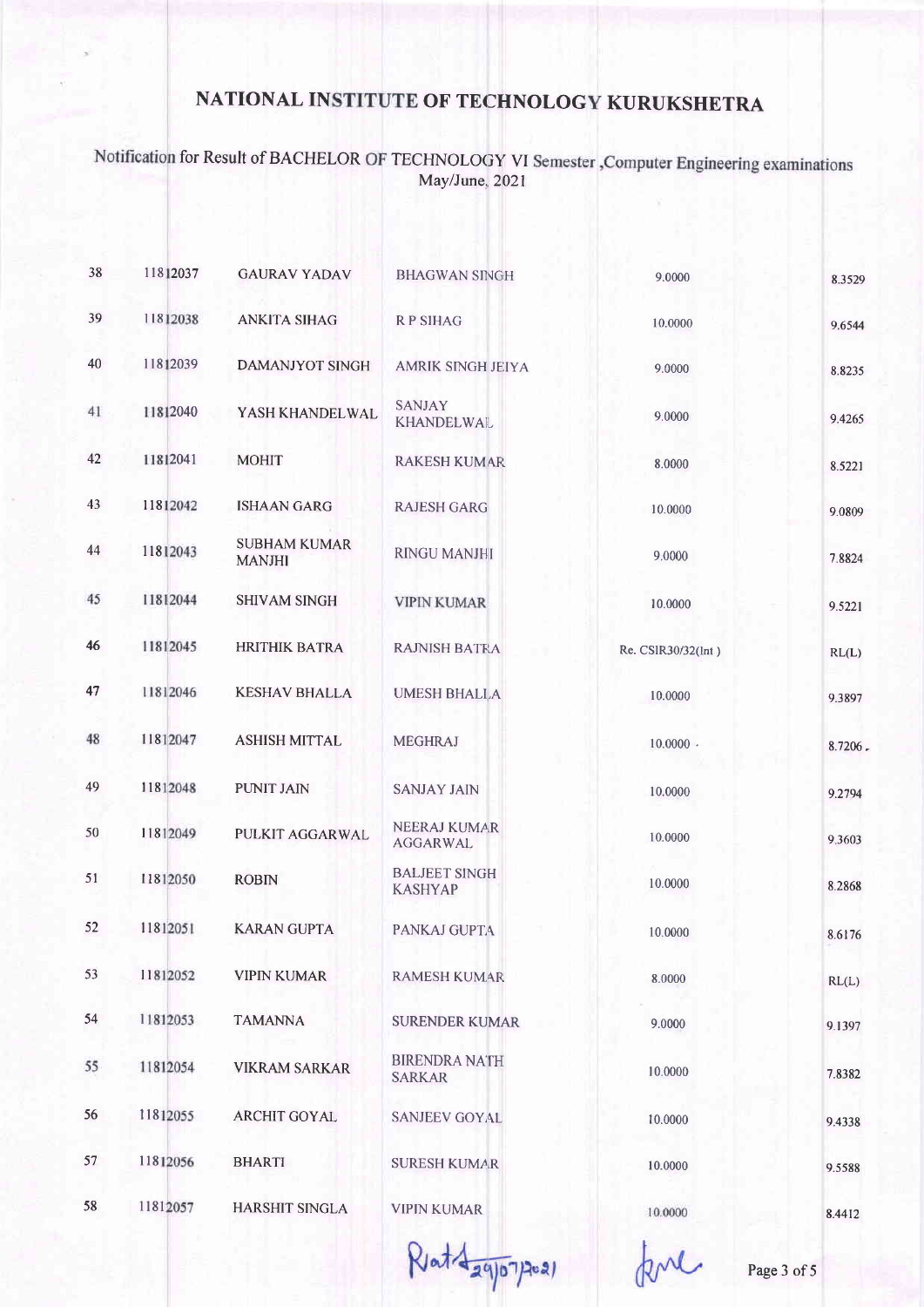Notification for Result of BACHELOR OF TECHNOLOGY VI Semester, Computer Engineering examinations<br>May/June, 2021

| 59 | 11812058 | <b>MAYANK JAIN</b>                                            | <b>RADHE SHYAM JAIN</b>                 | 9.0000             | 9.0882 |
|----|----------|---------------------------------------------------------------|-----------------------------------------|--------------------|--------|
| 60 | 11812059 | TUMMALA MOHAN SAI T GOPALAKRISHNA                             |                                         | 10.0000            | 8.1618 |
| 61 | 11812060 | <b>VIPIN KUMAR</b>                                            | <b>DINESH KUMAR</b>                     | 9.0000             | 8.6029 |
| 62 | 11812061 | <b>BOBBILI PAWAN</b><br><b>VEERA VENKATA</b><br><b>RAYUDU</b> | B V<br><b>SATYANARAYANA</b>             | 10.0000            | 9.0735 |
| 63 | 11812062 | <b>AMAN KUMAR RANA</b>                                        | <b>SHER SINGH RANA</b>                  | 10.0000            | RL(L)  |
| 64 | 11812063 | <b>ARSH PENTAL</b>                                            | PRAG PENTAL                             | $10.0000$ .        | 9.1985 |
| 65 | 11812064 | NITIKA GUPTA                                                  | <b>SANJEEV GUPTA</b>                    | 8.0000             | 8.3162 |
| 66 | 11812065 | <b>KARRA SHARMILA</b>                                         | <b>KARRA RAMA</b><br><b>KRISHNA RAO</b> | 9.0000             | 7.4853 |
| 67 | 11812066 | <b>ANIRUDH</b>                                                | <b>NARESH KUMAR</b>                     | 10.0000            | 9.0588 |
| 68 | 11812067 | <b>ANURADHA</b>                                               | <b>VIJENDER KUMAR</b>                   | 10.0000            | 9.0662 |
| 69 | 11812068 | <b>SHAGUN</b>                                                 | <b>SATYA PRAKASH</b><br><b>DUBEY</b>    | 10,0000            | 9.4853 |
| 70 | 11812069 | <b>JAGDISH MEENA</b>                                          | <b>HANUMAN MEENA</b>                    | Re. CSIR30/32(Int) | RL(L)  |
| 71 | 11812070 | HIMANSHI JANGRA                                               | <b>JAI NARAYAN</b>                      | 9.0000             | RL(L)  |
| 72 | 11812071 | <b>LAKSHYA</b>                                                | <b>ASHOK</b>                            | 9.0000             | 8.1912 |
| 73 | 11812072 | <b>VIPIN</b>                                                  | <b>RAJENDER SINGH</b>                   | 9.0000             | 8.2132 |
| 74 | 11812073 | <b>PARMANAND</b>                                              | <b>ATMANAND SINGH</b>                   | 9.0000             | 8.0441 |
| 75 | 11812075 | <b>JAYESH BHOJWANI</b>                                        | <b>PRADEEP</b><br><b>BHOJAWANI</b>      | 10.0000            | 9.5441 |
| 76 | 11812077 | <b>JAYESH KUMAR</b>                                           | <b>MUKESH KUMAR</b>                     | 10.0000            | 9.0294 |
| 77 | 11812078 | N ANKITHA                                                     | N ASHOK KUMAR                           | 9.0000             | 8.4779 |
| 78 | 11812079 | <b>REKHANSH</b><br>PRIYADARSHI                                | <b>SIDDHARTHA</b><br>PRIYADARSHI        | 10.0000            | 8.3603 |
| 79 | 11812080 | PRATIK MEWARA                                                 | <b>RAMESH KUMAR</b><br><b>MEWARA</b>    | 9.0000             | 8.6765 |
|    |          |                                                               |                                         |                    |        |

Rent agapon/2021

Page 4 of 5